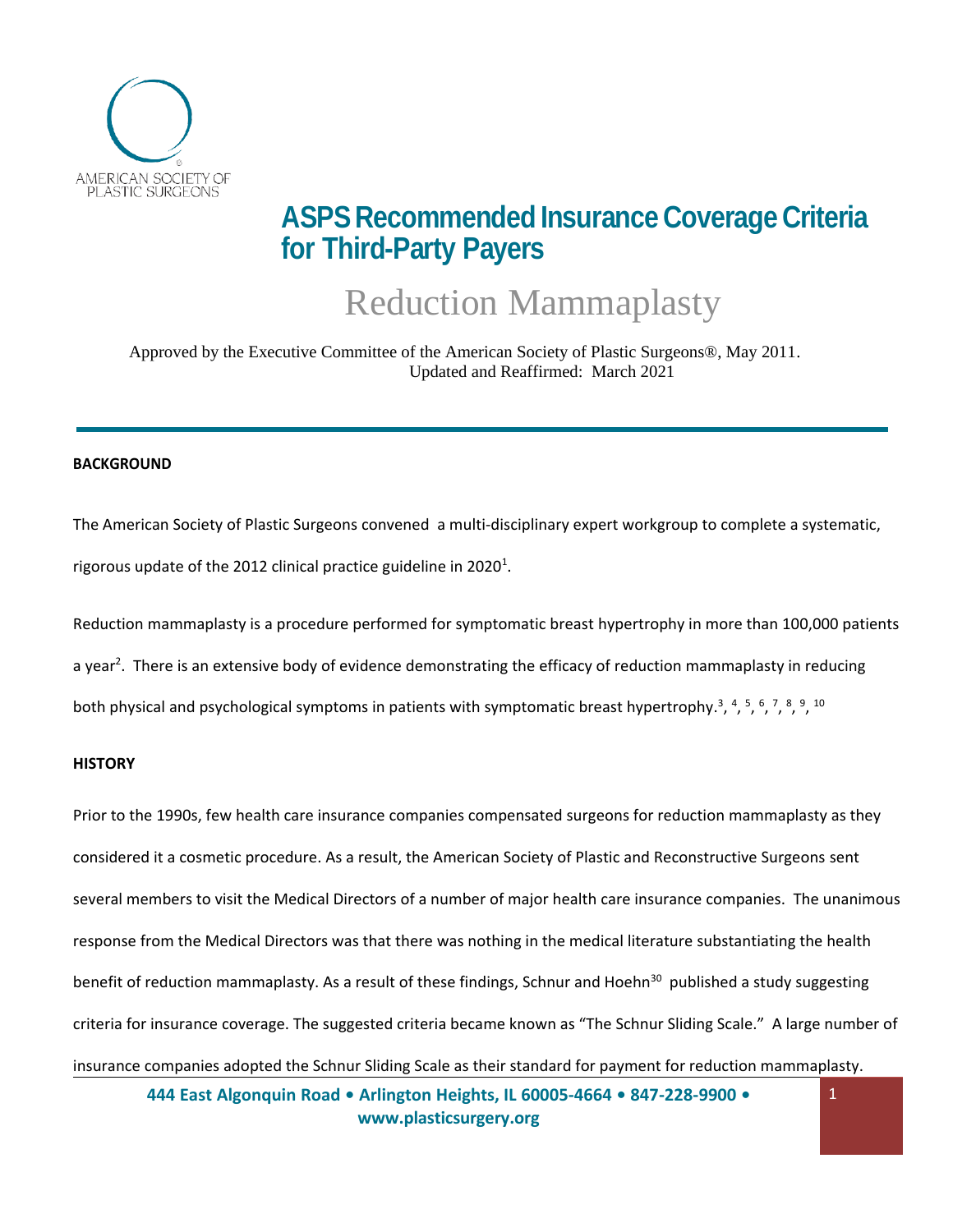Many of these companies continue to use this sliding scale to this day. To prove medical necessity, Schnur and Schnur<sup>32</sup>, reviewed a large number of patients at the Mayo Clinic who had undergone reduction mammaplasty. In this study, 94.2% of patients reported that the procedure was completely or very successful in relieving their symptoms. In 2002 Collins, Kerrigan, et al.4, reported that reduction mammaplasty significantly improved the symptoms of macromastia. Their surprise findings were that the patients received the same relief of symptoms regardless of body size or amount of breast tissue removed. An article published in 2002 by Kerrigan, Collins, Kim, Schnur, Wilkins, Cunninghan, and Lowery<sup>21</sup> recommended that a constellation of symptoms of macromastia be used as criteria for Insurance coverage by third-party payers instead of the Schnur Sliding Scale. The Schnur Sliding Scale made the assumption that the larger the macromastia, the more severe the symptoms. In their 2002 article, Collins, Kerrigan, et al. <sup>4</sup> proved this assumption untrue. The recommendation for insurance coverage by third-party payers is a modification of the Kerrigan et al. article<sup>21</sup> and, therefore, should be used in place of the Schnur Sliding Scale.

#### **DEFINITIONS**

<span id="page-1-2"></span><span id="page-1-1"></span><span id="page-1-0"></span>Symptomatic breast hypertrophy is a medical condition that causes a significant health burden for patients.  $11, 12, 13$  There is no evidence that non-operative management provides effective long-term relief of symptoms. Instead, patients have an increased obesity risk associated with difficulty exercising due to breast size impacting posture and upper spinal movement. Symptomatology may also require chronic administration of pain medication, emergency room evaluations, physical therapy, and missed work and/or school days. <sup>[11](#page-1-0)</sup>, <sup>[12](#page-1-1)</sup>, <sup>[13](#page-1-2)</sup>

Reduction mammaplasty surgery is considered standard of care for symptomatic breast hypertrophy. Several studies have demonstrated physical and psychological benefits, including improvement in degenerative spine disease, pain, functionalcapacity[,](#page-0-5) depression, patient satisfaction, psychosocial, and sexual well-being<sup>14</sup>, 3,45,15,67,89,[10](#page-0-7). Quantifiable data using Breast-Q Reduction surveys have shown validated, improved outcomes and satisfaction among women undergoing reduction mammaplasty $^{16}$ ,  $^{17}$ ,  $^{13}$  $^{13}$  $^{13}$ .

## **Operative Treatment is Effective**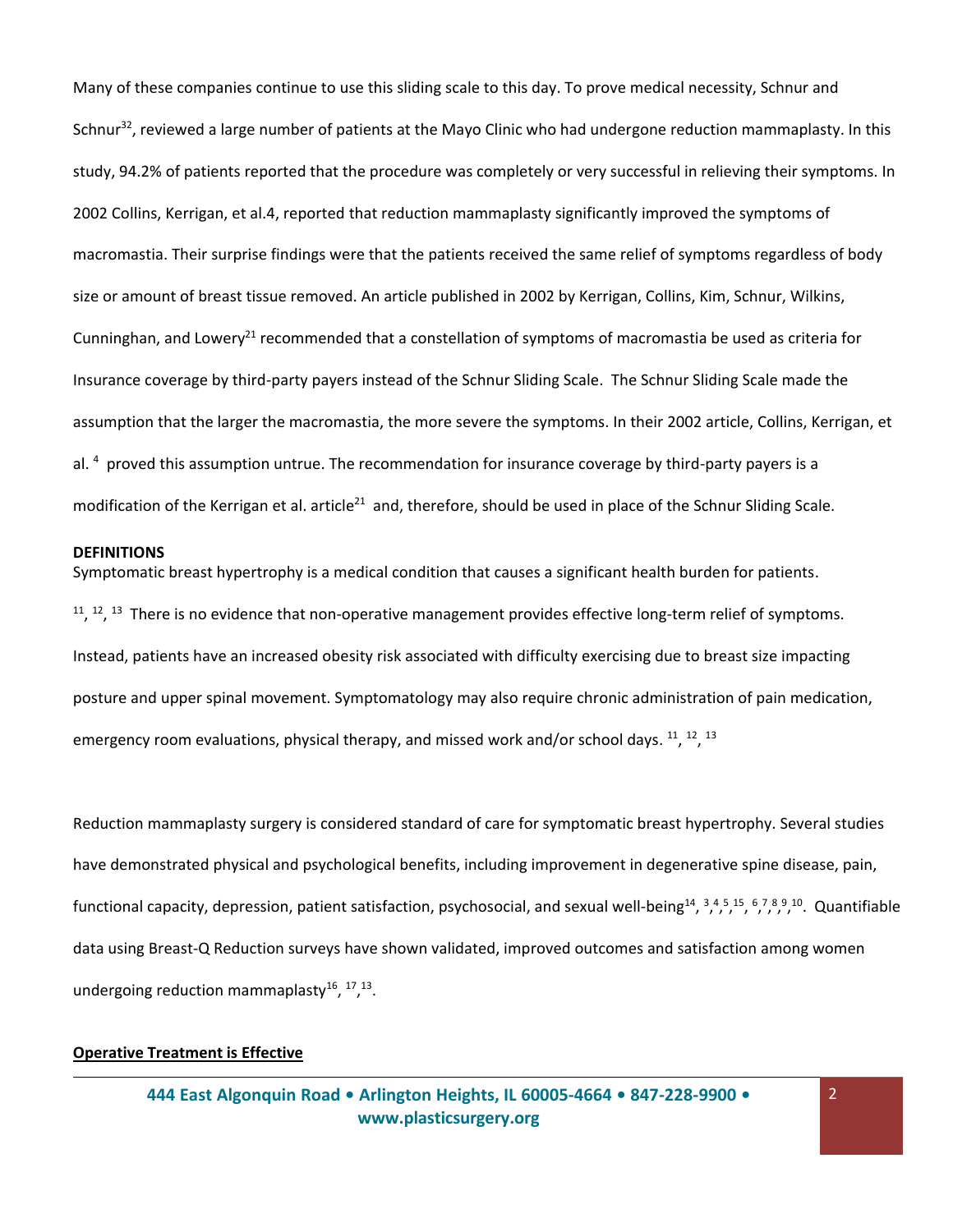<span id="page-2-0"></span>Two studies reviewed compare early surgery versus delayed surgery<sup>18</sup>, <sup>8</sup>[.](#page-0-5) The first high quality prospective randomized study examined the effect of bilateral reduction mammaplasty on depression and anxiety<sup>[18](#page-2-0)</sup>. Women were randomized to either early operation (n= 36) or delayed (n=37). The presence of clinical anxiety and depression were assessed using the Hospital Anxiety Depression Score (HADS). Those women who had earlier surgery (within six weeks of assessment) demonstrated significantly less (p=<0.001) clinical anxiety and depression than those receiving delayed surgery<sup>[18](#page-2-0)</sup>.

An RCT using a modification of the Beck Depression Inventory demonstrated a reduction of depression and anxiety after reduction mammaplasty (moderate quality[\)](#page-0-5)<sup>8</sup>. Details from this study include significant increases in self-esteem (p=0.03), reduced depression (p<0.01) and anxiety (p=0.04) in women who had surgery (n=29) versus conservative treatment ( $n = 35$ ).

Another high-quality randomized study examined the benefits to quality of life following bilateral reduction mammaplasty using multiple Quality of Life validated self-reported scales<sup>6</sup>[.](#page-0-3) The delayed surgery (control group) underwent a trial of non-surgical treatment that included medication, use of special brassieres and physical therapy (a handout on upper body exercises to be completed three times per week). Thirty-six women underwent early surgery. The early surgery group demonstrated significant improvements in emotional stability and extroversion when compared to the control group (n=37). There was strong support for a recommendation on the use of validated Quality of Life questionnaires to assess patient experience of care and emotional well-being which were supported by the previous ASPS reduction mammaplasty guideline<sup>19</sup>

#### **Resection Weight:**

<span id="page-2-3"></span><span id="page-2-2"></span><span id="page-2-1"></span>Numerous studies have demonstrated the lack of correlation between the amount of weight resection and symptomatic relief<sup>4</sup>[,](#page-0-6) <sup>20</sup>, <sup>21</sup>, <sup>22</sup>, <sup>23</sup>. In two studies, Spector et al<sup>9</sup>, <sup>[10](#page-0-7)</sup> found that a reduction mammaplasty removing less than 500 gm of tissue offered symptom relief and improved quality of life. The Breast Reduction Assessment of Value and Outcomes (BRAVO) study compared quality of life outcomes in post-operative patients with resection weights less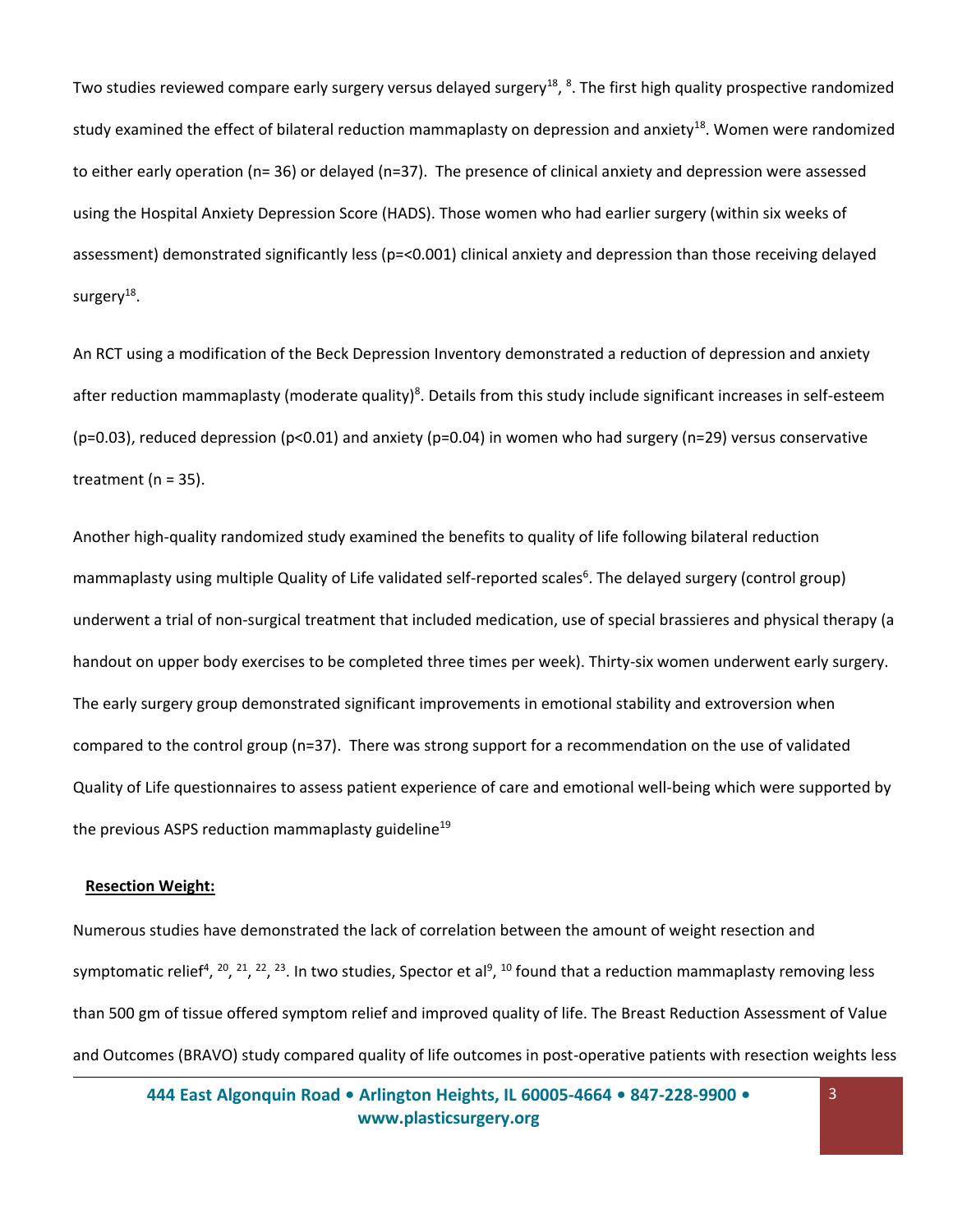than 500 gm and patients with resection weights greater than 500 gm. The two groups experienced equivalent improvement across five validated measures of health burden<sup>[21](#page-2-1)</sup>. The evidence demonstrates that resection weight does not accurately predict patient-oriented outcomes such as alleviation of pain and related symptoms, and should not be the primary determinant of medical necessity<sup>24</sup>[,](#page-0-0)  $3, 4, 25, 20, 26, 9, 10, 23, 27$  $3, 4, 25, 20, 26, 9, 10, 23, 27$  $3, 4, 25, 20, 26, 9, 10, 23, 27$  $3, 4, 25, 20, 26, 9, 10, 23, 27$  $3, 4, 25, 20, 26, 9, 10, 23, 27$  $3, 4, 25, 20, 26, 9, 10, 23, 27$  $3, 4, 25, 20, 26, 9, 10, 23, 27$  $3, 4, 25, 20, 26, 9, 10, 23, 27$  $3, 4, 25, 20, 26, 9, 10, 23, 27$  $3, 4, 25, 20, 26, 9, 10, 23, 27$ 

Evidence indicates that women, across a wide range of breast sizes, experience similar benefits from reduction mammaplasty. According to two prospective studies, women of varying breast sizes, experience similar preoperative symptoms and similar postoperative relief and quality of life improvement regardless of the total resection volume.<sup>[21](#page-2-1), 28</sup> Even though Reduction Mammaplasty coverage varies by insurance carrier, medical necessity and patient discomfort level should be taken into account when denying/approving the procedure.

#### **POLICY**

Based on the thorough evidence review leading to the strong recommendation in the revised clinical practice guideline, it is clear that reduction mammaplasty is extremely effective at reducing hypertophy related symptoms and improving postoperative quality of life. Insurance coverage criteria for symptomatic breast hypertrophy should be based upon documentation of at least two symptoms (see below) regardless of body weight or weight of breast tissue removed. The documentation of at least two symptoms is supported by a prospective study examining the medical necessity of reduction mammaplasty. Of women presenting for surgical correction of symptomatic breast hypertrophy, 87.6% listed at least two out of seven breast-related physical symptoms occurring all or most of the time, as compared with 2% of women with normal breast size (C or smaller). $^{21}$  $^{21}$  $^{21}$ 

#### **Documentation:**

Documentation is key when supporting coverage for breast reduction mammaplasty. The Medical Record should document the symptoms associated with the hypertrophy the patient has experienced.

**444 East Algonquin Road • Arlington Heights, IL 60005-4664 • 847-228-9900 • [www.plasticsurgery.org](http://www.plasticsurgery.org/)**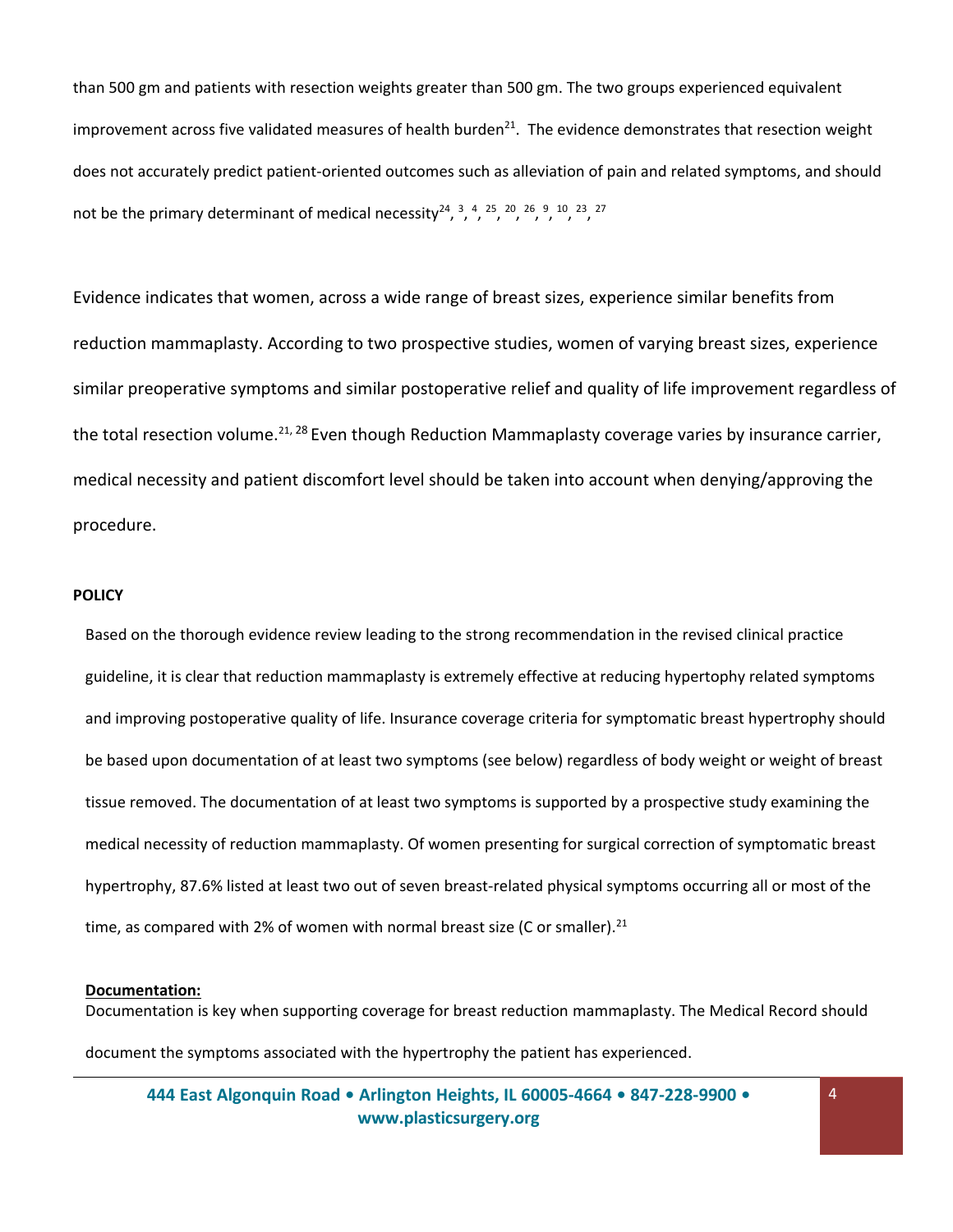Records should include the presenting symptoms.

- Documentation may include pain that patient experiences in the neck, back, or breasts related to movement.
- Difficulties in daily activities such as grocery shopping, banking, using transportation, preparing meals, feeding, showering, etc.
- Documentation of any secondary complications or infections that may have occurred as a result of hypertrophy or macromastia including intertrigo, chronic rash, cervicalgia, dorsalgia, or kyphosis.
- Documentation of prior procedures or therapies may be included but not required for approval.
- Photographs demonstrating the patient's breast appearance, possible shoulder grooves and kyphosis can be included in the medical documentation.
- Significant scientific evidence supports non-operative therapies should not be required prior to approval of the procedure.

## **ICD-10 Coding:**

Physicians should document the severity of the symptoms of breast hypertrophy (ICD-10-CM: N62) and impact on health related quality of life as measured by a breast specific questionnaire which includes at least two of the following signs/symptoms:

- Chronic breast pain (ICD-10-CM: N64.4) due to weight of the breasts
- Intertrigo (ICD-10-CM: L30.4) unresponsive to medical management
- Upper back, neck, and shoulder pain (ICD-10-CM: M54.6, M54.2, M53.82, M25.511 –M25.519)
- Backache, unspecified (ICD-10-CM: M54.89, M54.96)
- Thoracic kyphosis, acquired (ICD-10-CM: M40.04, M40.14, M40.204, M40.294)
- Shoulder grooving from bra straps (ICD-10-CM: M95.4)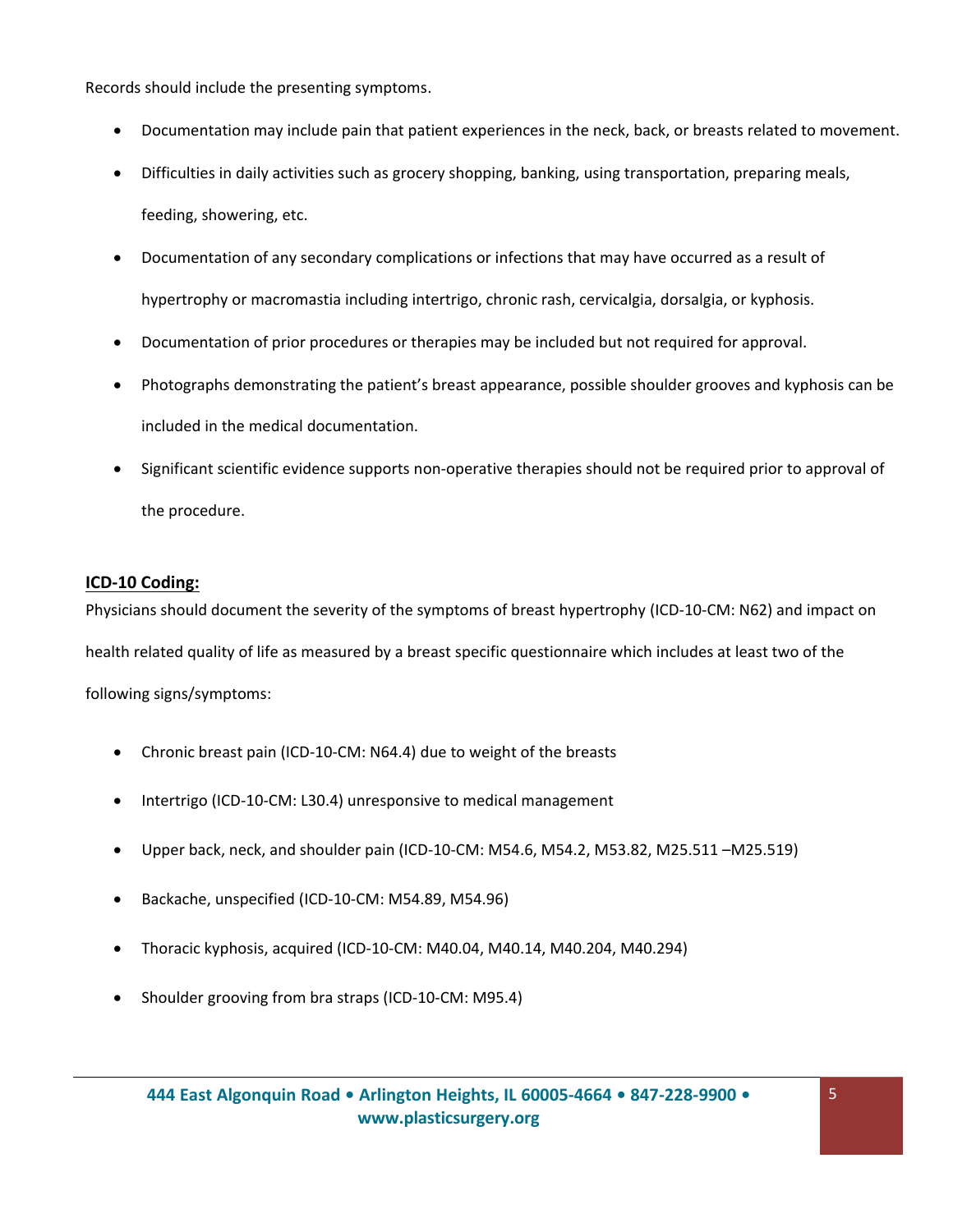- Upper extremity paresthesia (ICD-10-CM: R20.0-R20.9 )due to brachial plexus compression syndrome secondary to the weight of the breasts being transferred to the shoulder strap area
- Headache (ICD-10-CM: R51)
- Congenital breast deformity (ICD-10-CM: Q38.0-Q38.8)

## **CPT Coding:**

- 19318 Unilateral reduction mammaplasty
- 19318-50 Opposite breast reduction mammaplasty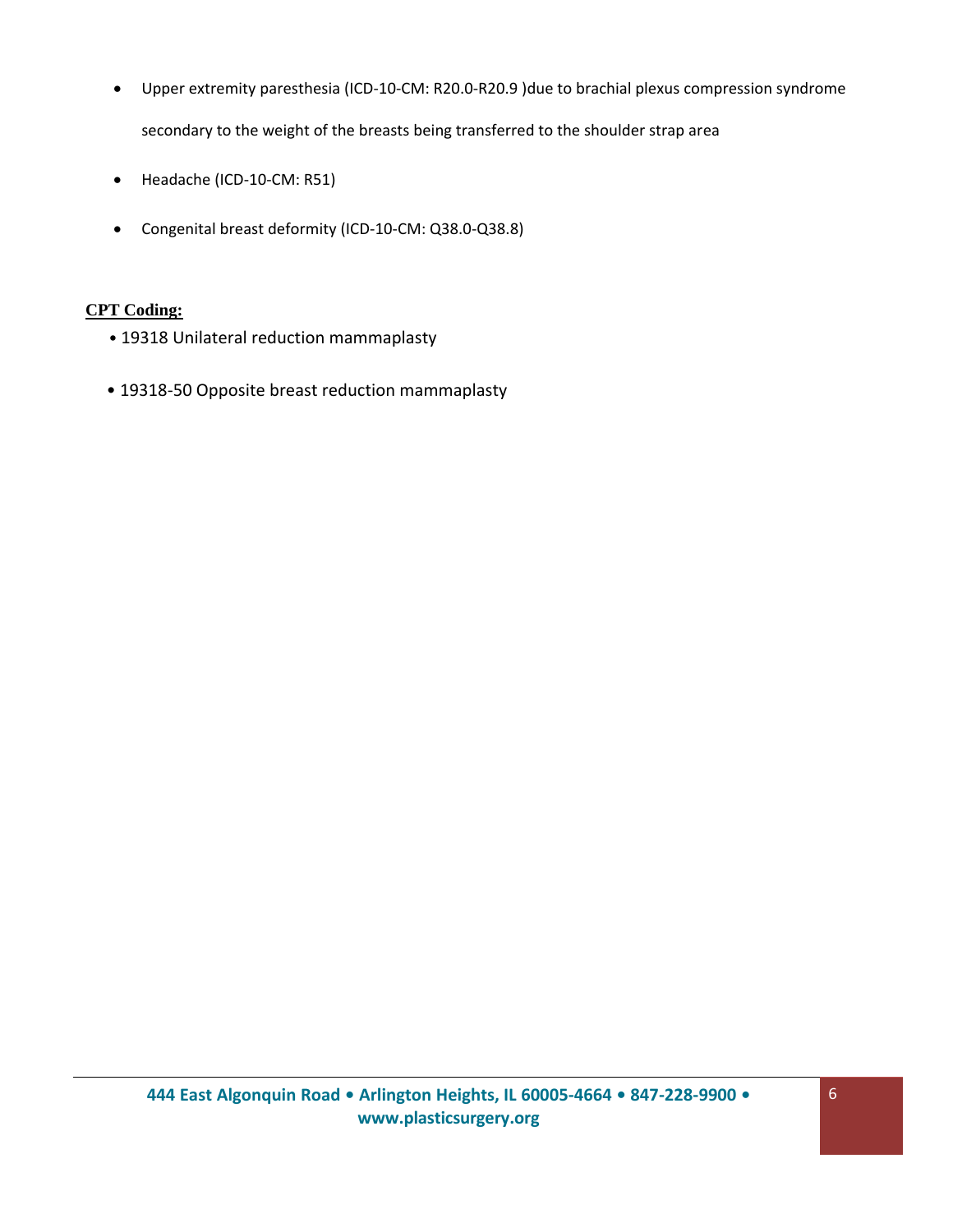## **Figure 1. American Society of Plastic Surgeons Strength of Aggregate Evidence and Recommendations**

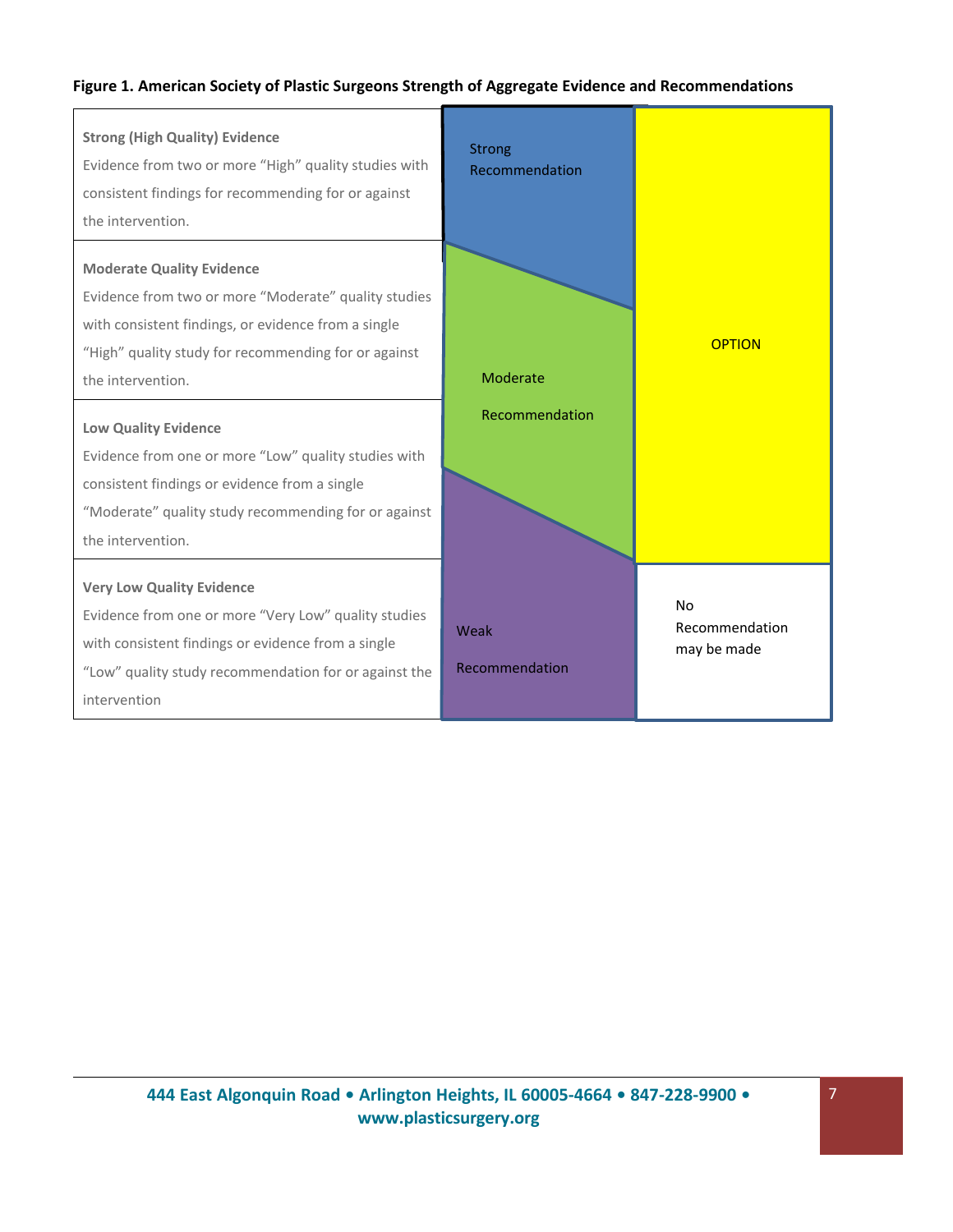## **Table 2. Recommendation Definitions and Levels of Adherence**

| <b>Strong</b><br>recommendation   | A particular action is favored because<br>anticipated benefits clearly exceed harms (or<br>vice versa), and quality of evidence is excellent<br>(moderate or strong) or unobtainable.  | Clinicians should follow a strong<br>recommendation unless a clear and compelling<br>rationale for an alternative approach is present.                     |
|-----------------------------------|----------------------------------------------------------------------------------------------------------------------------------------------------------------------------------------|------------------------------------------------------------------------------------------------------------------------------------------------------------|
| <b>Moderate</b><br>recommendation | A particular action is favored because<br>anticipated benefits clearly exceed harms (or<br>vice versa), and the quality of evidence is good<br>but not excellent (or is unobtainable). | Clinicians would be prudent to follow a<br>moderate recommendation but should remain<br>alert to new information and sensitive to patient<br>preferences.  |
| Weak<br>recommendation            | A particular action is favored because<br>anticipated benefits clearly exceed harms (or<br>vice versa), but the quality of evidence is low<br>or very low.                             | Clinicians would be prudent to follow a weak<br>recommendation but should remain alert to new<br>information and very sensitive to patient<br>preferences. |
| Option                            | An option is provided when the aggregated<br>data shows evidence of both benefit and harm<br>that appear similar in magnitude for any<br>available courses of action                   | Clinicians should consider the options in their<br>decision making, but patient preference may<br>have a substantial role.                                 |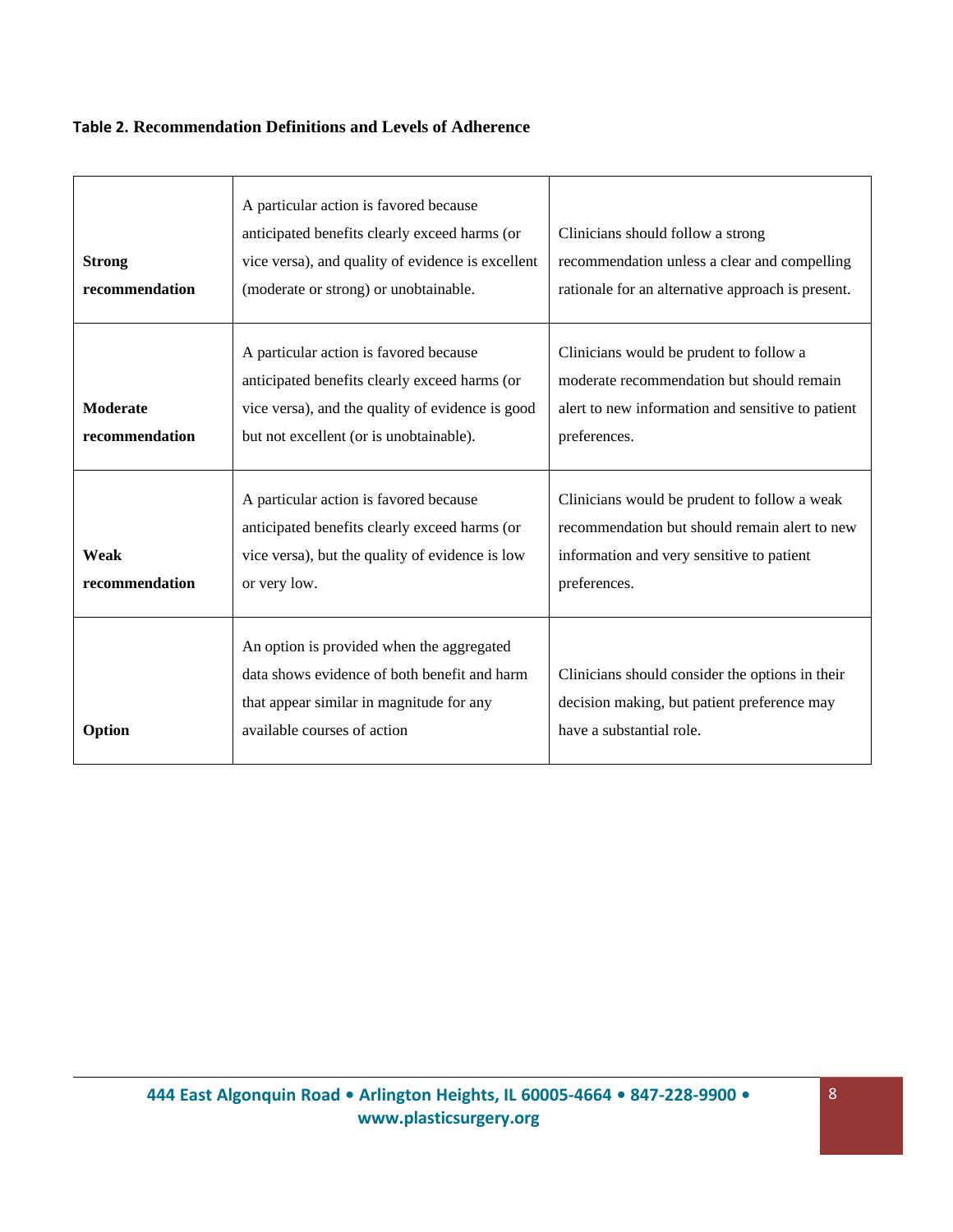## **REFERENCE LIST**

<sup>1</sup> Perdikis G, Dillingham C, Boukovalas S, Ogunleye AA, Casambre F, Dal Cin A, Davidson C, Davies CC, Donnelly KC, Fischer JP, Johnson DJ, Labow BI, Maasarani S, Mullen K, Reiland J, Rohde C, Slezak S, Taylor A, Visvabharathy V, Yoon-Schwartz D. American Society of Plastic Surgeons Evidence-Based Clinical Practice Guideline Revision: Reduction Mammaplasty. Plast Reconstr Surg. 2022 Mar 1;149(3):392e-409e.

<sup>2</sup> American Society of Plastic Surgery (2018) Retrieved from

<https://www.plasticsurgery.org/documents/News/Statistics/2018/plastic-surgery-statistics-full-report-2018.pdf>

<sup>3</sup> Chao, J. D., Memmel, H. C., Redding, J. F., Egan, L., Odom, L. C., & Casas, L. A. (2002). Reduction mammaplasty is a functional operation, improving quality of life in symptomatic women: a prospective, single-center breast reduction outcome study. Plast Reconstr Surg, 110(7), 1644-1652; discussion 1653-1644.

<sup>4</sup> Collins, E. D., Kerrigan, C. L., Kim, M., Lowery, J. C., Striplin, D. T., Cunningham, B., & Wilkins, E. G. (2002). The effectiveness of surgical and nonsurgical interventions in relieving the symptoms of macromastia. Plast Reconstr Surg, 109(5), 1556-1566.

<sup>5</sup> Greco, R., & Noone, B. (2017). Evidence-Based Medicine: Reduction Mammaplasty. Plast Reconstr Surg, 139(1), 230e-239e.

6 Iwuagwu, O. C., Walker, L. G., Stanley, P. W., Hart, N. B., Platt, A. J., & Drew, P. J. (2006). Randomized clinical trial examining psychosocial and quality of life benefits of bilateral breast reduction surgery. Br J Surg, 93(3), 291-294.

<sup>7</sup> Kececi, Y., Sir, E., & Gungor, M. (2015). Patient-reported quality-of-life outcomes of breast reduction evaluated with generic questionnaires and the breast reduction assessed severity scale. Aesthet Surg J, 35(1), 48-54.

<sup>8</sup> Saariniemi, K. M., Joukamaa, M., Raitasalo, R., & Kuokkanen, H. O. (2009). Breast reduction alleviates depression and anxiety and restores self-esteem: a prospective randomised clinical trial. Scand J Plast Reconstr Surg Hand Surg, 43(6), 320-324.

<sup>9</sup> Spector, J. A., & Karp, N. S. (2007). Reduction mammaplasty: a significant improvement at any size. Plast Reconstr Surg, 120(4), 845-850.

<sup>10</sup> Spector, J. A., Singh, S. P., & Karp, N. S. (2008). Outcomes after breast reduction: does size really matter? Ann Plast Surg, 60(5), 505-509.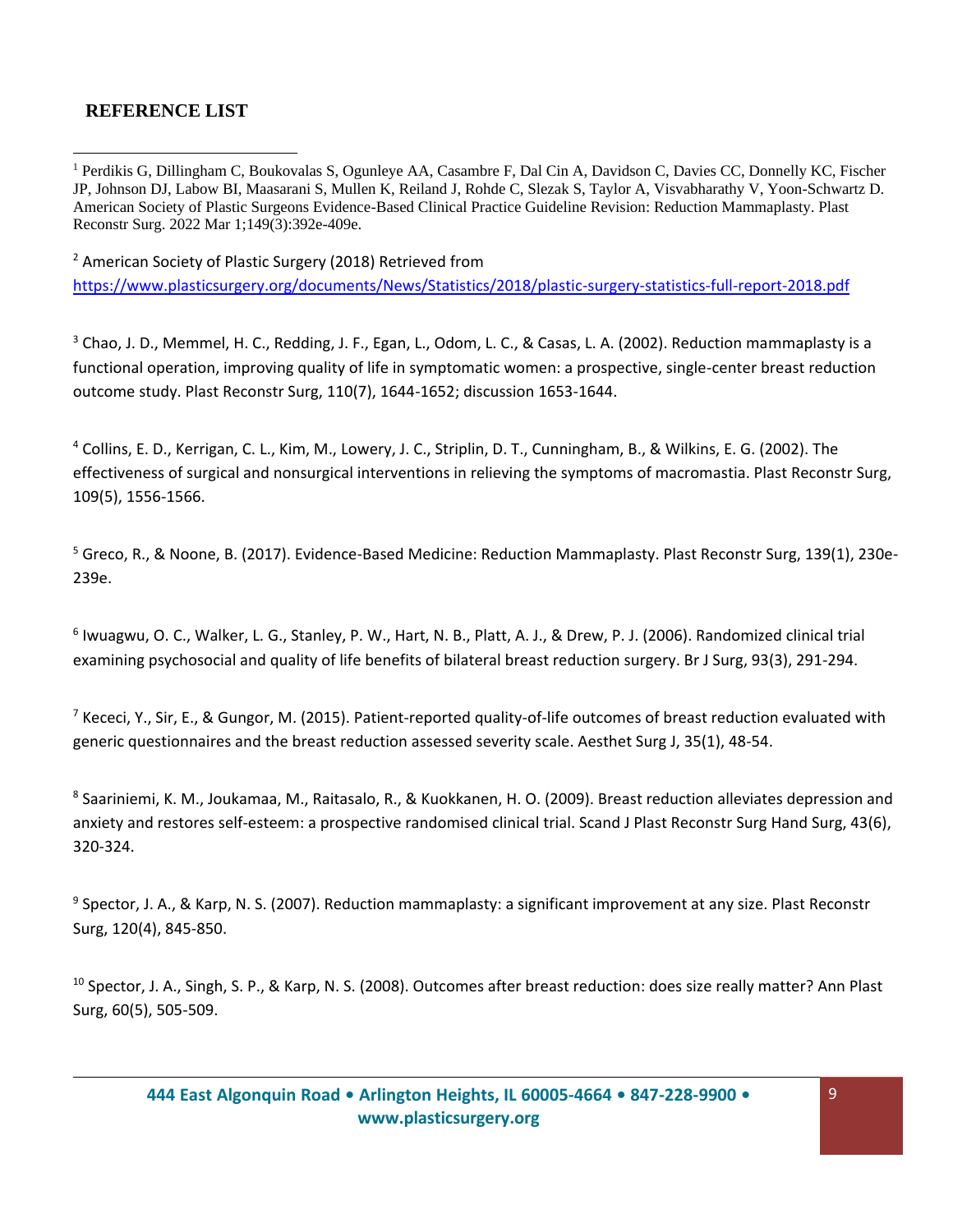$11$  Benditte-Klepetko, H., Leisser, V. et al. (2007). Hypertrophy of the breast: a problem of beauty or health? J Womens Health (Larchmt), 16(7), 1062-1069.

<sup>12</sup> Cabral, I. V., Garcia, E. D., Sobrinho, R. N., et al. (2017). Increased Capacity for Work and Productivity After Breast Reduction. Aesthet Surg J, 37(1), 57-62.

<sup>13</sup> Mundy, L. R., Homa, K., Klassen, A. F., Pusic, A. L., & Kerrigan, C. L. (2017). Understanding the Health Burden of Macromastia: Normative Data for the BREAST-Q Reduction Module. Plast Reconstr Surg, 139(4), 846e-853e.

<sup>14</sup> Berberoglu, O., Temel, M., & Turkmen, A. (2015). Effects of Reduction Mammaplasty Operations on the Spinal Column: Clinical and Radiological Response. Aesthetic Plast Surg, 39(4), 514-522.

Bikhchandani, J., Varma, S. K., & Henderson, H. P. (2007). Is it justified to refuse breast reduction to smokers? J Plast Reconstr Aesthet Surg, 60(9), 1050-1054.

<sup>15</sup> Iwuagwu, O. C., Platt, A. J., Stanley, P. W., Hart, N. B., & Drew, P. J. (2006). Does reduction mammaplasty improve lung function test in women with macromastia? Results of a randomized controlled trial. Plast Reconstr Surg, 118(1), 1- 6; discussion 7.

<sup>16</sup> Cabral, I. V., da Silva Garcia, E., Sobrinho, R. N., Pinto, N. L. L., Juliano, Y., Veiga-Filho, J., . . Veiga, D. F. (2018). Use of the BREAST-Q Survey in the Prospective Evaluation of Reduction Mammaplasty Outcomes. Aesthetic Plast Surg, 42(2), 388-395.

<sup>17</sup> Coriddi, M., Nadeau, M., Taghizadeh, M., & Taylor, A. (2013). Analysis of satisfaction and well-being following breast reduction using a validated survey instrument: the BREAST-Q. Plast Reconstr Surg, 132(2), 285-290.

<sup>18</sup> Iwuagwu, O. C., Stanley, P. W., Platt, A. J., Drew, P. J., & Walker, L. G. (2006). Effects of bilateral breast reduction on anxiety and depression: results of a prospective randomised trial. Scand J Plast Reconstr Surg Hand Surg, 40(1), 19-23.

<sup>19</sup> Kalliainen LK; ASPS Health Policy Committee. ASPS clinical practice guideline summary on reduction mammaplasty. Plast Reconstr Surg. 2012 Oct;130(4):785-9.

<sup>20</sup> Gonzalez, M. A., Glickman, L. T., Aladegbami, B., & Simpson, R. L. (2012). Quality of life after breast reduction surgery: a 10-year retrospective analysis using the Breast Q questionnaire: does breast size matter? Ann Plast Surg, 69(4), 361-363.

<sup>21</sup> Kerrigan CL, Collins ED, Kim HM, Schnur PL, Wilkins E, Cunningham B, Lowery J.

**444 East Algonquin Road • Arlington Heights, IL 60005-4664 • 847-228-9900 • [www.plasticsurgery.org](http://www.plasticsurgery.org/)** Reduction Mammaplasty: Defining Medical Necessity Med Decis Making. 2002; 22:208-217.